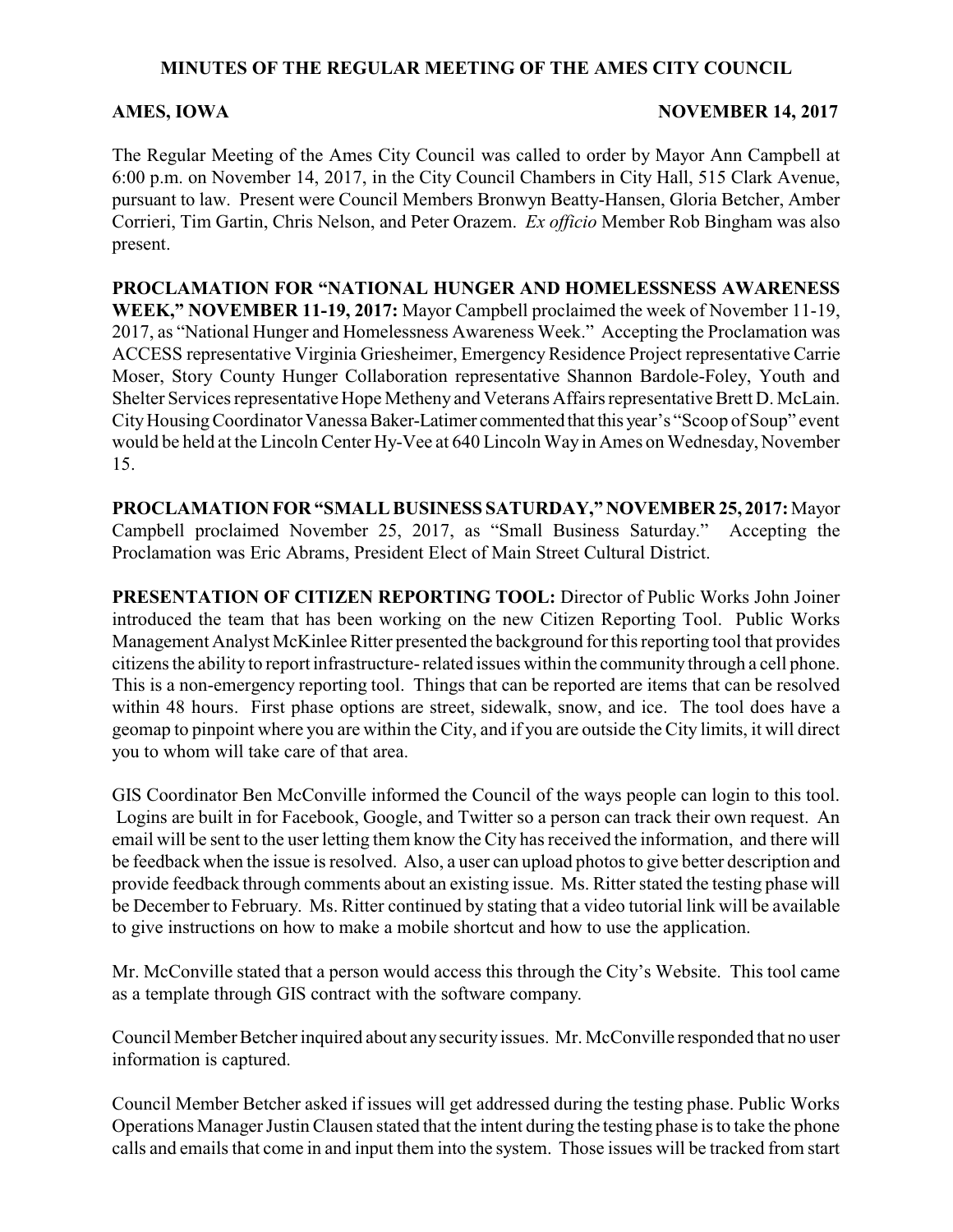to finish to find where there might be any hang-ups.

Mayor Campbell announced that the City Council will be working off an amended Agenda. The Agenda was amended at Item No. 12 to reflect that Contract A is for construction and the additional item is for Contract B reflecting the restoration of 2016/17 Storm Water Erosion Control Program.

**CONSENT AGENDA:** Moved by Betcher, seconded by Corrieri, to approve the following items on the Consent Agenda:

- 1. Motion approving payment of claims
- 2. Motion approving Minutes of Regular Meeting of October 24, 2017, and Special Meetings of October 17, 2017; October 27, 2017; November 1, 2017; and November 3, 2017
- 3. Motion approving certification of civil service applicants
- 4. Motion approving Report of Contract Change Orders for October 16-31, 2017
- 5. Motion to set the following City Council meeting dates/times:
	- a. December 19, 2017, as Regular Meeting Date and canceling December 26, 2017, Regular Meeting Date
	- b. January 16, 2018, at 5:15 p.m. for CIP Workshop
	- c. February 2, 2018, at 2:00 p.m. for Budget Overview
	- d. February 6, 7, and 8, 2018, at 5:15 p.m. for Budget Hearings
	- e. February 13, 2018, at 5:15 p.m. for Budget Wrap-Up
	- f. March 6, 2018, at 6:00 p.m. for Regular Meeting and Final Budget Hearing
- 6. Motion approving renewal of the following Beer Permits, Wine Permits, and Liquor Licenses:
	- g. Class B Native Wine Kitchen, Bath & Home, 201 Main Street
	- h. Class E Liquor AJ's Liquor III, 2401 "A" Chamberlain Street, Liquor Room
- 7. RESOLUTION NO. 17-652 accepting Abstract of Votes for November 7, 2017, Regular City Election
- 8. RESOLUTION NO. 17-653 approving Encroachment Permit for sign at 301 Main Street
- 9. RESOLUTION NO. 17-654 approving preliminaryplans and specifications for 2016/17 Storm Water Erosion Control Program (S. Skunk River, Carr Park to Homewood Golf Course); \*\* - Contract A (Construction); setting December 6, 2017, as bid due date and December 12, 2017, as date of public hearing
- 10. RESOLUTION NO. 17-667 approving preliminaryplans and specifications for 2016/17 Storm Water Erosion control Program (S. Skunk River, Carr Park to Homewood Golf Course) - Contract B (Restoration); setting December 6, 2017, as bid due date and December 12, 2017, as date of public hearing.
- 11. RESOLUTION NO. 17-655 setting date of public hearing for November 28, 2017, vacating and sale of property adjacent to 1101 Blackwood Circle
- 12. RESOLUTION NO. 17-656 approving Task Order #2 with HDR, Inc., to an existing Master Agreement for Professional Services for design services related to WPC Structural Rehabilitation Project for Phase 2
- 13. RESOLUTION NO. 17-657 approving Major Final Plat for Bricktowne Ames Subdivision
- 14. RESOLUTION NO. 17-658 approving partial completion of public improvements and reducing security for The Irons Subdivision
- 15. RESOLUTION NO. 17-659 approving partial completion of public improvements and reducing security for South Fork Subdivision, 9<sup>th</sup> Addition
- 16. RESOLUTION NO. 17-660 accepting completion of 2015/16 Right-of-Way Restoration
- 17. RESOLUTION NO. 17-661 accepting completion of 2014/15 Low-Point Drainage Improvements
- 18. RESOLUTION NO. 17-662 accepting completion of 2015/16 Arterial Street Pavement Improvements  $(13<sup>th</sup> Street)$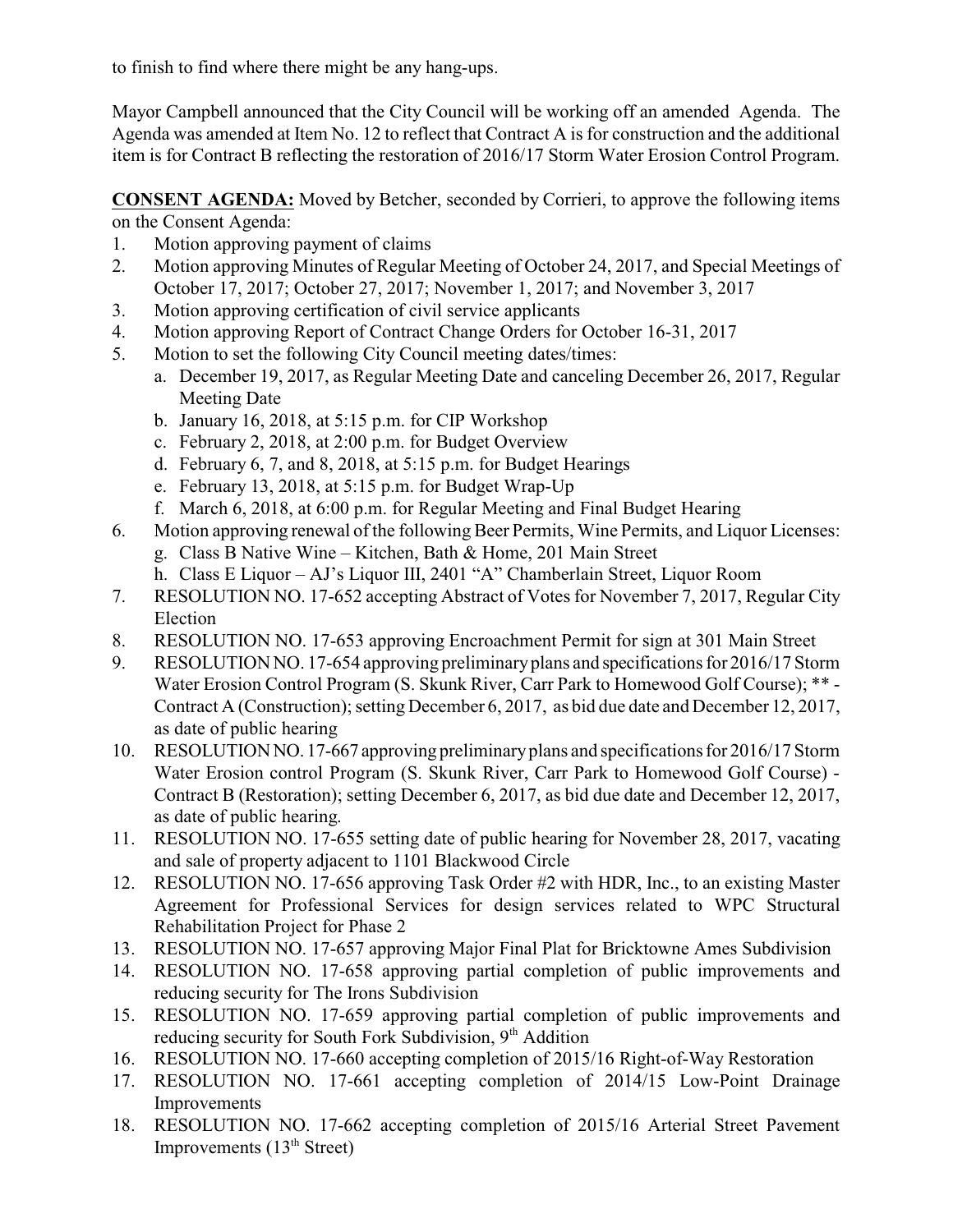19. RESOLUTION NO. 17-663 accepting completion of WPC Structural Rehabilitation Project - Phase 1

Roll Call Vote: 6-0. Resolutions/Motions declared adopted/approved unanimously, signed by the Mayor, and hereby made a portion of these Minutes.

**PUBLIC FORUM:** Mayor Campbell opened Public Forum.

Merlin Pfannkuch, 1424 Kellogg Avenue, Ames, requested a public review of the East Industrial Area before bids are let for installing sanitary sewer and water lines almost as far as the failed DowDuPont cellulosic ethanol plant.

Jerry Cable, 623 South Dayton Avenue, Ames, stated that he has been a plumber and a part of affordable housing in Ames for years. Mr. Cable is concerned about the new codes costing more while old practices are still working, which makes it difficult to keep houses at an affordable cost. He believes there should be a task force set up with people who are in the business to see if the codes can be tweaked to have affordable housing. Mr. Cable wants to promote real affordable housing and not subsidized housing, when money is taken from someone to be given to someone else.

There being no one else wishing to speak, the Mayor closed Public Forum.

**CLARIFICATION ON CITY COUNCIL'S DIRECTION TO LIMITING OCCUPANCY IN RENTAL UNITS:** City Manager Steve Schainker stated that he wanted to confirm that the motions that were recorded were the same motions that the Council felt were voted on. Council Member Betcher asked for some clarification on the difference of definition of bedroom between the assessor count and the inspection count. Sara VanMeeteren, Building Official, stated that the Assessor definition of a bedroom is a room with a closet, but the housing inspectors take any room that a person would sleep. Council Member Betcher is asked if there is a possibility of getting definitions to match. Council Member Gartin stated that the Assessor is looking at the structure of the house while Inspections is looking at the use of the house. Director of Planning and Housing Kelly Diekmann reminded Council that a few years ago, the City defined a bedroom in the Zoning Ordinance and worked closely with The Building Code to come up with the definition. The purpose was to capture more rooms as bedrooms to get the right parking count for apartments. The bedroom definition was added to get as many rooms to qualify as a bedroom to ensure parking was on-site for apartment purposes. If the City goes the other way to say a room is only a bedroom if it has certain things, that might not be the same as what the City is currently capturing for bedrooms with the current zoning definition. Ms. VanMeetren added that Inspections knows that many students will use other rooms for sleeping, so Inspections wants it to be as safe as possible for them. The possible difference between Inspection count and Assessor count would be that the Assessor may be under what Inspections has for a bedroom count.

Ms. Leslie Kawaler, 2121 Hughes Street, Ames, representing the SCAN, shared its new proposal to regulate occupancy: to be the number of legal bedrooms or three adults, whichever is greater, and eliminate the "plus one". SCAN also requested that each adult tenant have an appropriate off-street parking space, and to use the Assessor's records to determine the number of bedrooms and freeze that number as of January 1, 2018. The Assessor's number of bedrooms is the only reliable source, because the rental inspection forms don't have the bedroom information completed. The effects of the SCAN proposal is an increase of 6% possible tenants. The SCAN proposal minimizes the increase in number of renters, while landlords will still keep the number of three renters. It preserves affordable housing stock and degradation of housing stock byfreezing the number of bedrooms helps maintain a reasonable balance between short and long-term renting to foster a sense of community.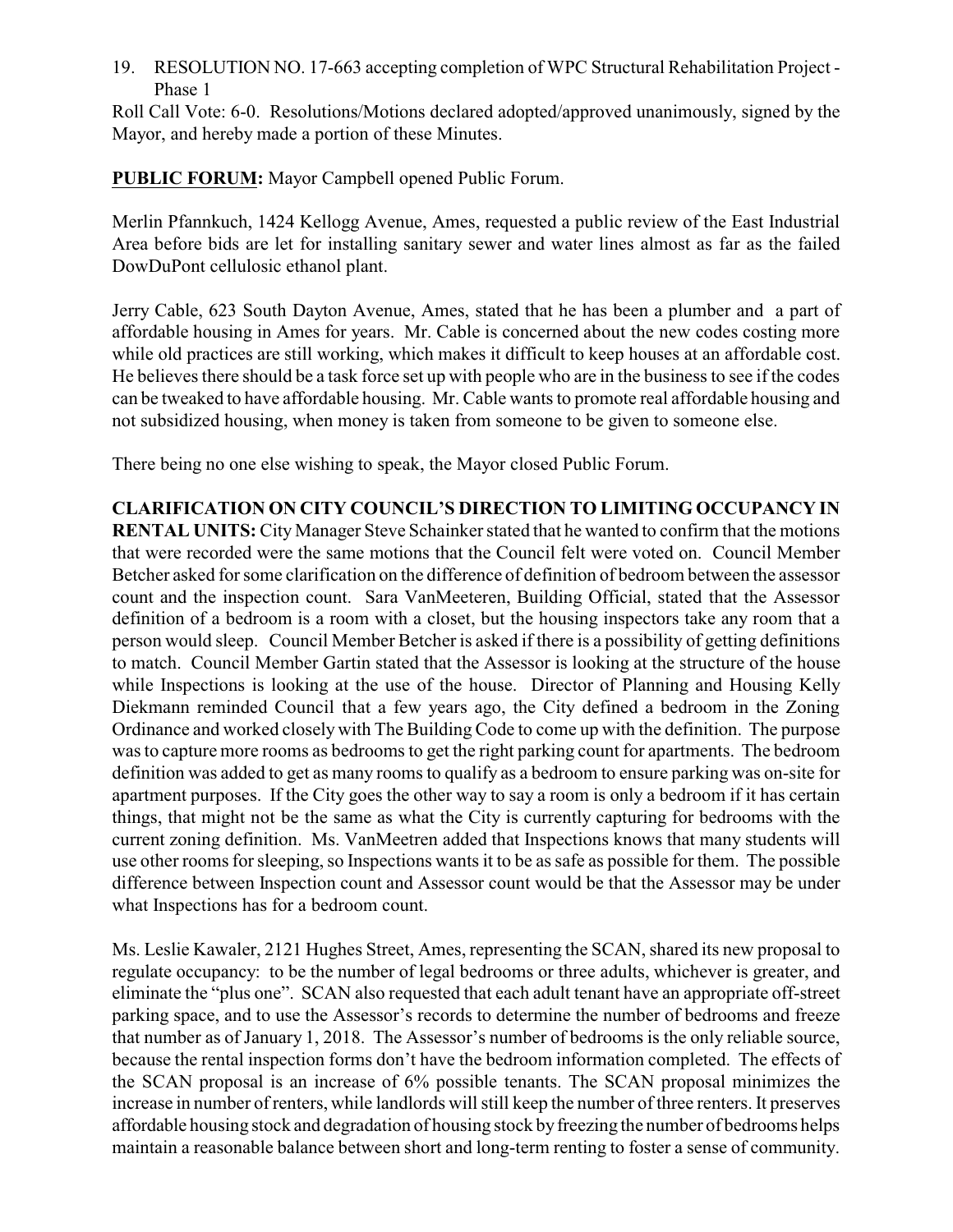Barbara Pleasants, 516 Lynn, Ames, added that SCAN used the Assessor's definition of bedroom to complete the figures. Basement bedrooms are counted as long as the Assessor counted it as a bedroom, meaning there is a closet either in the room or adjacent to the room.

Jacob Schrader, 131 Bayer Court Room 2353, a student at Iowa State University and representative of the Inter Residence Hall Association (IRHA) stated that information was provided about the past proposal from the last Council meeting to the 8,000 students that are a part of the IRHA. He stated that the consensus from the students is that it is an attempt to restrict student access to affordable housing. The result came from an informal survey that was summarized by the leadership of the IRHA.

JayAvellino, 1403 Clark Street, Ames, stated that the number of bedrooms and parking are the main concerns to the landlords. Mr. Avellino feels that one parking space per bedroom is reasonable, but wondered why one car couldn't be parked on the street. He is concerned that restriction will lead to gravel pads being made in backyards as a parking place. Mr. Avellino added that landlords should be able to make other rooms into bedrooms. This will help tenants split the cost of living and cause less financial burden. There are larger homes in these areas that are now rentals that are never going to be single-family dwellings again because no one wants to live in those neighborhoods; they are buying everywhere else in town. Mr. Avellino believes that the City needs to take a rational position of one person per bedroom plus one. He is also against RL rentals to be inspected yearly and feels that does nothing, but cause more expense for the City and landlords. Many items that are being tossed around are causing a lot of frustration to many people.

Ian Steenhoek, 2122 Greeley Street, Ames, said he was speaking as a Campustown Senator and President of the United Residents of Off-Campus. He stated that the Resolution from the United Residents of Off-Campus was to show support in limiting occupancy by other means other than availability of parking. That restriction could eliminate a person from living in a house and making that house affordable to other students (meaning that there would be fewer students to split the rent with, so the cost would be higher to each individual). Mr. Steenhoek added that it will affect students academically to push them farther away from Campus. There is the possibility of missing a bus to get to class, where attendance affects the grade. Difficulty to afford to live in Ames will drive students away from attending Iowa State University. Students need and want to feel welcome and valued in the community. There are steps that can make students feel more a part of the community while they are here, so the only fair way to limit occupancy for students is by the number of bedrooms plus one.

Dexter Hooyer, 104 Colorado Avenue, Ames, stated his concern was the limitation of occupancy by parking spaces. The transit system in Ames helps students to get to class or many will walk. He added that it doesn't make sense to him to have empty bedrooms because of wanting to keep cars off the street for parking. There are many other places for students to park their cars.

Cody Smith, 3732 Tripp Steet, Ames, Vice-President of Student Body, spoke on behalf of the Iowa State students. Mr. Smith stated how students make up about 55% of the population in Ames and how people come from all over the world to go to school here Students have a vast amount of influence in Ames. He encouraged the Council to reconsider the parking as a way of limiting occupancy. Rates will go up because fewer people will be able to live in a unit if there are not enough parking spaces. The students that do live there will have to make up for the person that can not live there because of inadequate parking spaces.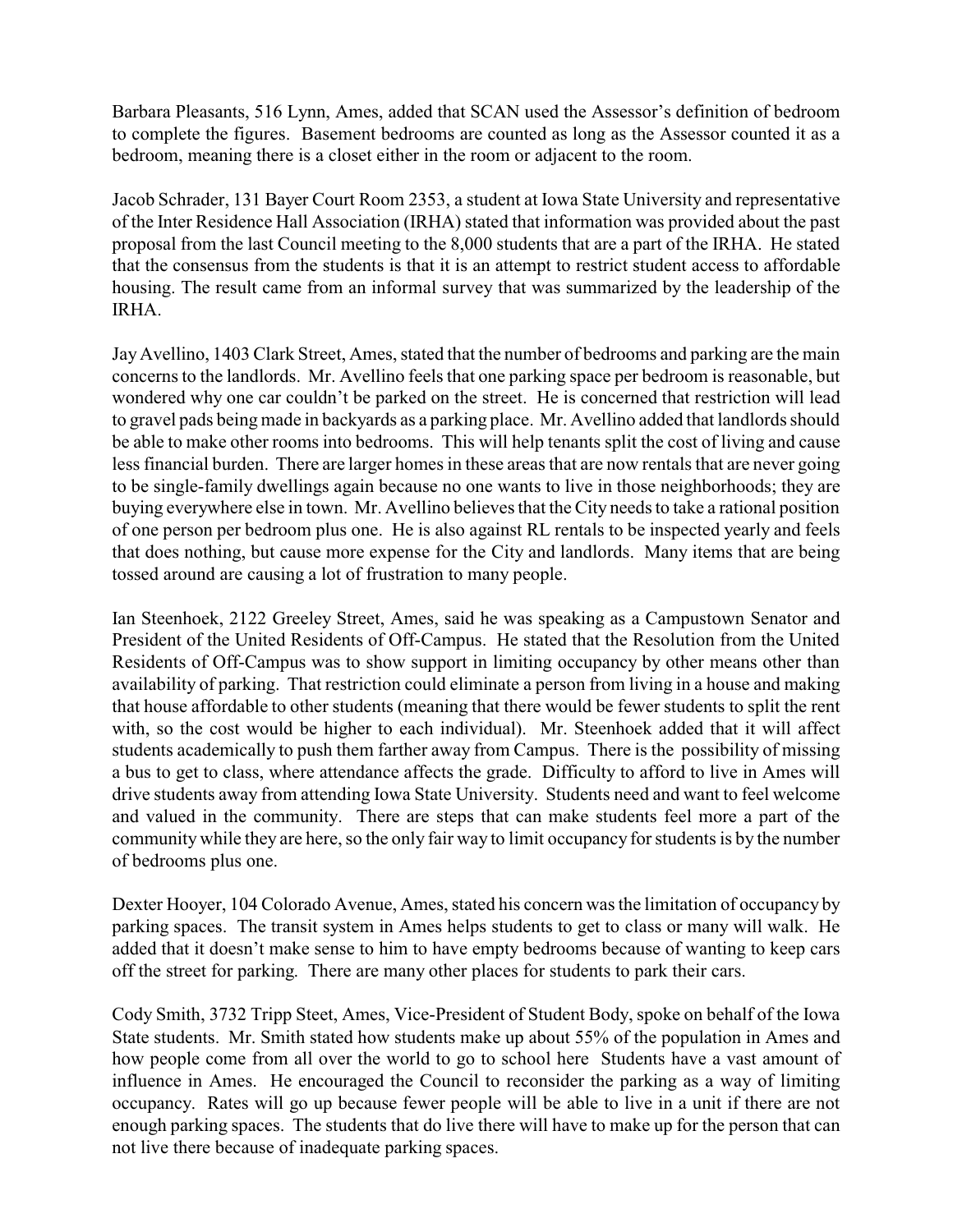Council Member Beatty-Hansen pointed out that a three-bedroom house that has three parking spaces would still allow four adults. Council Member Corrieri added that the plus one does not affect the parking spaces. Mr. Smith encouraged the Council to stick with that, because so many people walk, bike, or ride the bus. According to Mr. Smith, these houses are the most affordable houses to the students, far less expensive than on-campus housing.

Joshua Kettlekamp, 3812 Tripp Street, Ames, voiced his concern with limiting occupancy by the number of off-street parking spaces. He feels this is unfair to those who ride their bike, walk, or use the bus. This restriction may force students to make changes on who they live with or theymay need to look at another place. Mr. Kettlekamp added that the plus one for occupancy is not going to change a house into becoming a party house. Plus one does not make a house detrimental to the neighborhood.

Lad Grove, 30196 Highway 69, Huxley, stated that the City is going to be developing a reputation among the students and the people of Iowa on the friendliness and value of students. He added that it is necessary to treat them fairly and to realize that they are not all financially blessed. Many students need to live close to Campus. Council Member Gartin stated that he appreciates the students, but does not mean that the City can ignore the other residents; there must be a balance.

Kody Olson, 2132 Sunset Drive, Ames, stated that he wanted to discuss balance. The students want to be a part of the community, but don't feel like part of the community because students are not brought into these conversations. Mr. Olson asked the Council to consider the student impact of this decision. It will make housing more inaccessible and more expensive. He added that he also is against limiting occupancy by off-street parking.

Lauren Jones, 2125 Greeley Street, Ames, stated that if the bedrooms are decreased in a house that, would put less financially stable students at risk. Students would have to live farther away from campus; which would cause students to be less involved and more difficult for academic success. The occupancy issue is a big piece when it comes to affordability for college.

Zoey Shipley, 3732 Tripp Street, Ames, stated that parents are having concerns already about the affordability of attending Iowa State. This occupancy situation will add stress to the possibility of off-campus housing being affordable. The decision that is made will affect students for years to come.

Jon Wolseth, 241 Village Drive, Ames, spoke on behalf of the College Creek Old Ames Middle School Neighborhood Association. He stated the Neighborhood Association is in full support of SCAN's proposal. Mr. Wolseth stated that it understood the need for balance for affordable housing for students, but that also can't be at the expense of affordable housing for people who find it hard to purchase homes in Ames. Many of the neighborhoods surrounding campus represent the best possible option for home ownership. Every house that is converted to a rental unit is removed from being purchased by a person or family who needs affordable housing. but should not be at the expense of families making less money.

Barbara Pleasants, 516 Lynn, Ames, reminded everyone that the SCAN proposal allows for three adults or more if there are more bedrooms. This is more generous than the current occupancy regulation. Ms. Pleasants noted that there are very few places in the SCAN neighborhood that don't have enough parking for four vehicles. The reason for the off-street parking regulations is so it does not become a student parking lot. She added that the neighborhood has many young families that have moved in and it is a stable and good place to live.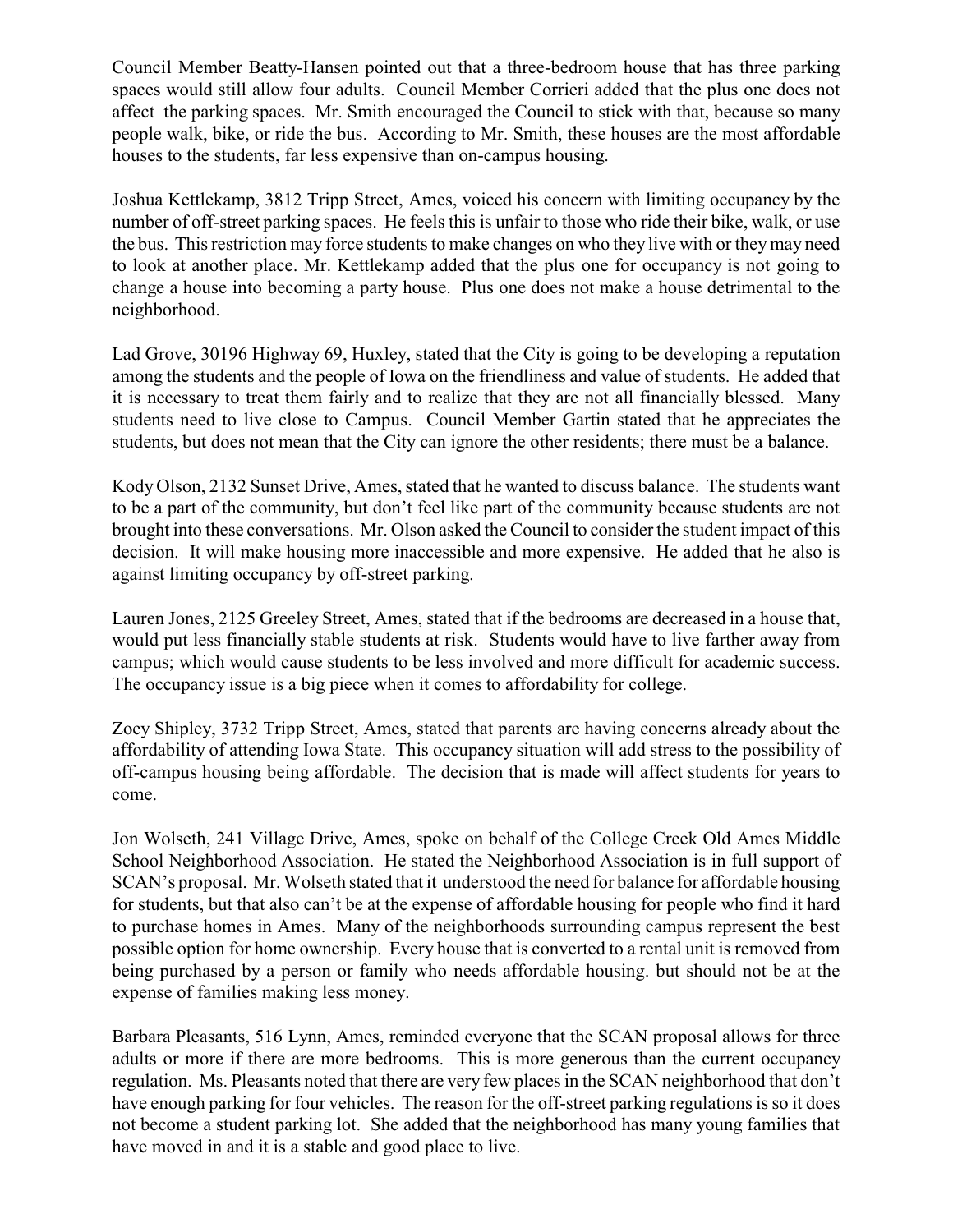Meghana Akella, 119 North Hyland Avenue, Ames, stated that most international students don't have cars. Limiting occupancy by parking spaces would limit many international students because most of them live close to Campus and use CyRide.

Al Warren, 3121 Maplewood Road, Ames, stated that by restricting occupancy, it increases the encroachment of rentals to more neighborhoods. Mr. Warren thought an easy solution would be to have the landlord fill out a form stating the number of bedrooms and parking spaces. It would then be inspected by the City with the parameters set for what makes up a bedroom. He also stated that there are food inspections only once a year so he did not understand the necessity of having such a strict inspection guideline for rental houses.

Julian Birch, 2925 Arbor Street, Ames, stated that his residence is adjacent to many rental properties and affected by the activities at those rentals. Mr. Birch strongly support the SCAN proposal.

Joanne Pfeiffer, 3318 Morningside Street, Ames, reminded the Council that an intensive surveywas done in her neighborhood that resulted with a majority wanting to limit rentals and limit occupancy. Ms. Pfeiffer stated that the City must decide if families will be a part of the mix in these neighborhoods or if the neighborhoods will be student-dominated. She added that she also endorced the SCAN proposal.

Katie Neilson, 2227 Knapp Street, Ames, pointed out that there are houses where the number of bedrooms is more than what is accommodated for parking spaces. That means that there would have to be an empty bedroom without a renter, which would make the house more expensive for the others living there. Ms. Neilson added that the number of people who live in a house is not what determines how students congregate or whether it will be loud or not. Parking is not a reasonable way to limit occupancy because that doesn't directly impact how residents live like bedrooms do.

Council Member Orazem reminded the attendees that it is not just about the tenant, but how it affects the neighbors. This is about the neighborhood, not just an individual property.

Council Member Betcher voiced her concern about the enforcement with two different definitions of bedrooms. Different information is being used if one time the Assessor count is used and then another time the City Inspection's count is used. The Council needs to clarify the data set. Council Member Orazem stated he liked to start with the Assessor count because it deals with structure and will allow for an appeal process to the Inspection's office. Council Member Beatty-Hansen stated that going with the Assessor's count first would mean no change in definition of a bedroom. Using the Assessor's count gives the City a baseline starting point. Fire Chief Shawn Bayouth stated that inspections was planning to start with the Assessor's site. Building Official Sara VanMeeteren stated that tenants would be able to finish out their lease, after that they would need to make an appeal about the difference in the number of bedrooms.

Council Member Corrieri stated that the Council must be aware of the possible workload and time that could be put on staff when giving the possibility of an appeal. City Manager Steve Schainker stated that there could be inspections done so there would not be a flood of appeals, but the starting number will have to come from the Assessor because Inspections does not have all the data about bedrooms for every property. Going forward, that will be information that Inspections can keep and record that information in a data base. Ms. VanMeeteren stated that if bedroom information is needed by January 1, 2018, the Assessor site needs to be used; otherwise, the bedroom count issue could come up at the inspection time for each unit.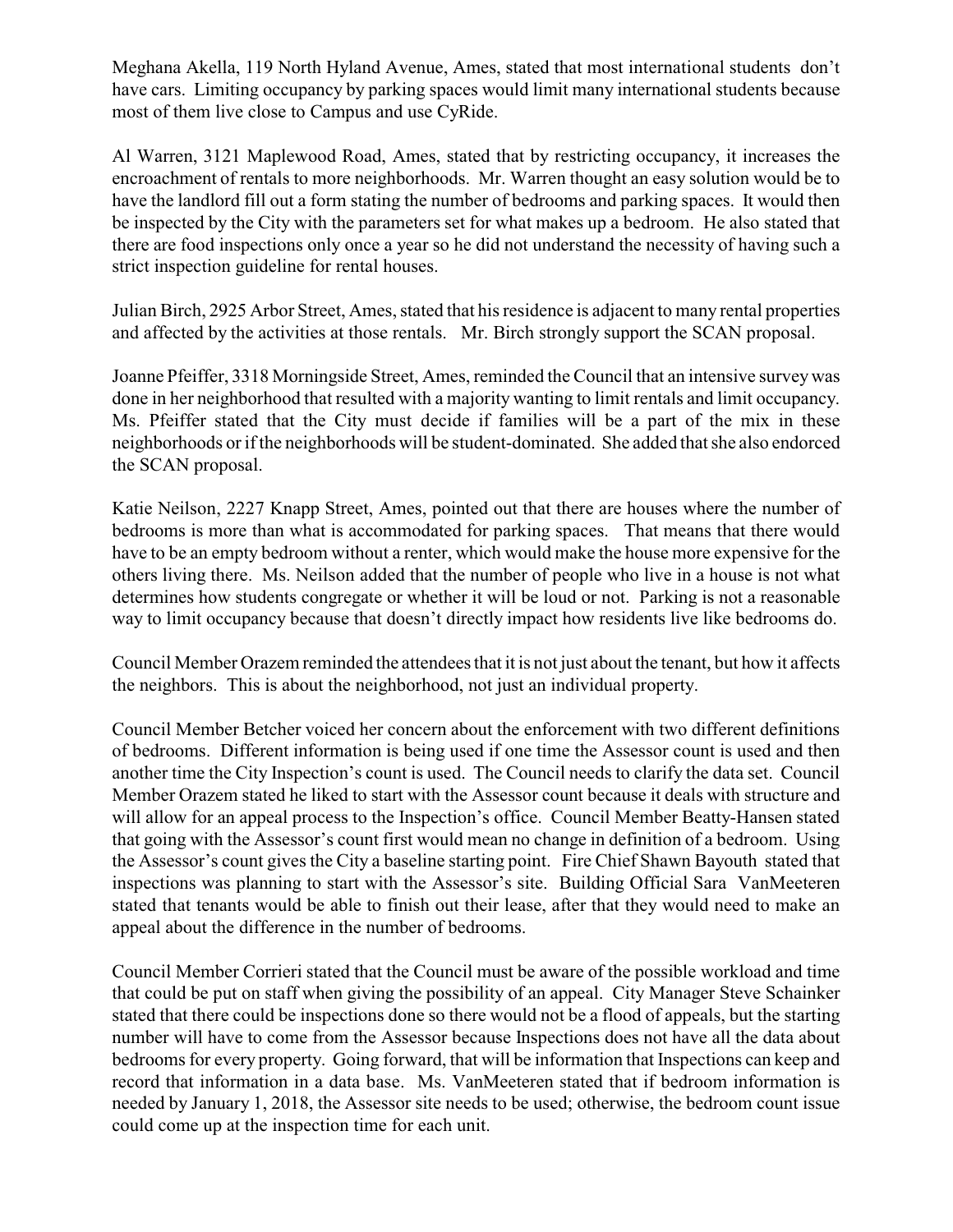Moved by Beatty-Hansen, seconded by Orazem, to direct staff to use the Assessor's bedroom count as the baseline number as of January 1, 2018.

Council Member Corrieri said she was concerned about flooding Inspections with appeals by using the Assessor count. She feels it will create confusion and chaos for landlords, tenants, and staff. Council Member Corrieri reminded the Council that Ms. VanMeeteren suggested starting with the current data that Inspection has and adjust as the units come up for lease renewal to help maintain certainty for people. Ms. VanMeeteren added that Inspections does not have specific numbers in software format, but has found some numbers from previous inspections, but not all, and some may have changed. Council Member Betcher stated that not having the whole set of numbers is a concern that there may not be the same consistency and timing. She believes the Assessor site is the only place the City has a complete data set that can provide a baseline to work from. City Manager Schainker clarified that Council understood that the Assessor's count would determine occupancy even if City Inspections had stated there were more bedrooms than the Assessor's count.

Ms. VanMeeteren added that most properties have been inspected more recent than they have been assessed, but there is no searchable way to get the information on bedrooms. Council Member Gartin reminded the Council of the suggestion of a bedroom freeze from SCAN; however if that is done it shuts out the possibility of having a mechanism for making adjustments. The idea of a freeze may not be viable when there is no certainty with the numbers.

Barbara Pleasants stated that SCAN thought about the possible remodels since being assessed. The owner would need to provide a Building Permit for the added bedroom before January 1, 2018. This would prevent anyone from turning more things into bedrooms. The landlords would be given a chance to state what they have now, before January. She suggested instead of having the plus one, give the smaller units three people.

Moved by Beatty-Hansen, seconded by Orazem, to amend the original motion to use the Assessor's bedroom count as the baseline number as of January 1, 2018, or the number of bedrooms established through an official rental inspection, whichever is higher.

Vote on Amendment: 5-1. Voting Aye: Betcher, Beatty-Hansen, Gartin, Orazem, Nelson. Voting Nay: Corrieri. Motion carried.

City Manager Schainker stated that the City will need to send out a notice to its customers before they enter into the new agreements. The notice needs to let the landlords know what the Assessor has for a bedroom count for their rental. Council Member Gartin expressed his hesitation about the possible impact this could have on current leases that are in place now. Mayor Campbell confirmed that any leases that are currently in place should be legal for three unrelated people through the inspection process. Director Diekmann reminded the Council that it is not just RL neighborhoods, this includes all one-two single-family homes that have not been previously known as dwelling houses under the moratorium.

Vote on Motion as Amended: 5-1. Voting Aye: Betcher, Beatty-Hansen, Gartin, Orazem, Nelson. Voting Nay: Corrieri. Motion carried.

Council Member Gartin inquired about the proposal to freeze the number of bedrooms. Council Member Betcher agreed with this and stated there is a potential if there isn't a freeze to add a bedroom without changing the structure of a house (den) because of the definition of a bedroom. Council Member Gartin added that he wanted to create certainty in the neighborhoods and limit the density.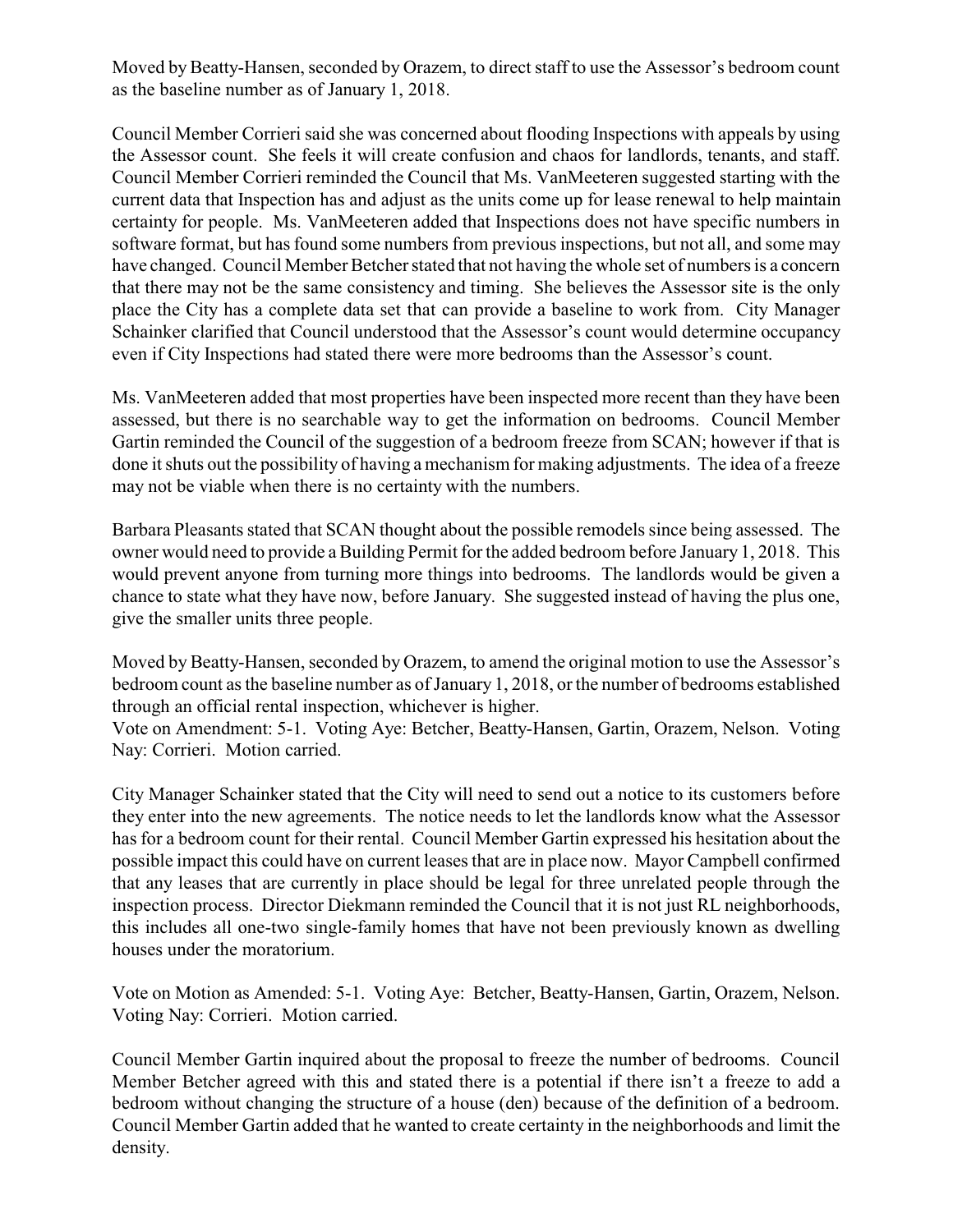Moved by Gartin to freeze the number of bedrooms based upon the definition of bedroom Council just passed.

Ms. VanMeetern stated that rentals are already frozen through the moratorium.

Council Member Gartin withdrew his motion.

Director Diekmann stated there is a difference between the neighborhoods within the moratorium versus the whole City.

Moved by Betcher, seconded by Orazem, to freeze the number of bedrooms for the whole City at what is determined to be the official number of bedrooms either by Assessor's website or Inspections as per last motion for rental properties until April 30, 2018.

Ms. VanMeeteren stated that this would be something that the City would only see if there was a complaint or during a regular inspection. If the unit would be over-occupied it would be noted and the landlord would have to have a person removed.

Vote on Motion: 2-4. Voting Aye: Betcher, Orazem. Voting Nay: Beatty-Hansen, Gartin, Nelson, Corrieri.Motion failed.

Moved by Betcher, seconded by Beatty-Hansen, adopt a limit of three people for one-two bedroom homes; three-, four-, five-, and six-bedroom houses would have the number of adults equal to the number of bedrooms.

Vote on Motion: 6-0. Motion declared carried unanimously.

Mr. Diekmann reminded Council of the regulations for parking. Single-family dwellings are required to have two parking spaces, dwelling houses and apartments are to have one space per bedroom, and there is a 25% increase of the parking standard for impact areas. Council Member Betcher stated that would mean four bedroom rentals fall into a gap where they could get caught short with only two parking spaces. Director Diekmann added that if the Council would like to mimic current Code, Council would not kick in the extra parking space per bedroom requirement until the number of bedrooms exceeds three. Presumably now it would have more unrelated people than the current Code would allow.

Mr. Diekmann asked to clarify that one-, two-, and three-bedroom houses are still being tied to a parking space to each bedroom. Council Member Orazem confirmed that the number of parking spaces is tied to the number of bedrooms. Ms. VanMeetern added that means that all properties that are allowed three unrelated people will need to reduce to two. Director Diekmann noted that in that scenario, the one-car garage and one space in front of the garage is consistent for a number of rentals in several neighborhoods. Currently those spaces are adequate to have three people renting.

Moved by Betcher, seconded by Beatty-Hansen, that one-, two-, and three-bedroom homes require two parking spaces, and homes above three bedrooms are required one space per bedroom.

Council Member Corrieri expressed concern of affecting affordability when there is change to the landscape of what is currently allowed as it relates to families. Director Diekmann explained that this would be taking the status quo of one-, two-, three-bedroom homes. Only larger homes would have to provide parking. The smaller homes would follow the same expectations as today.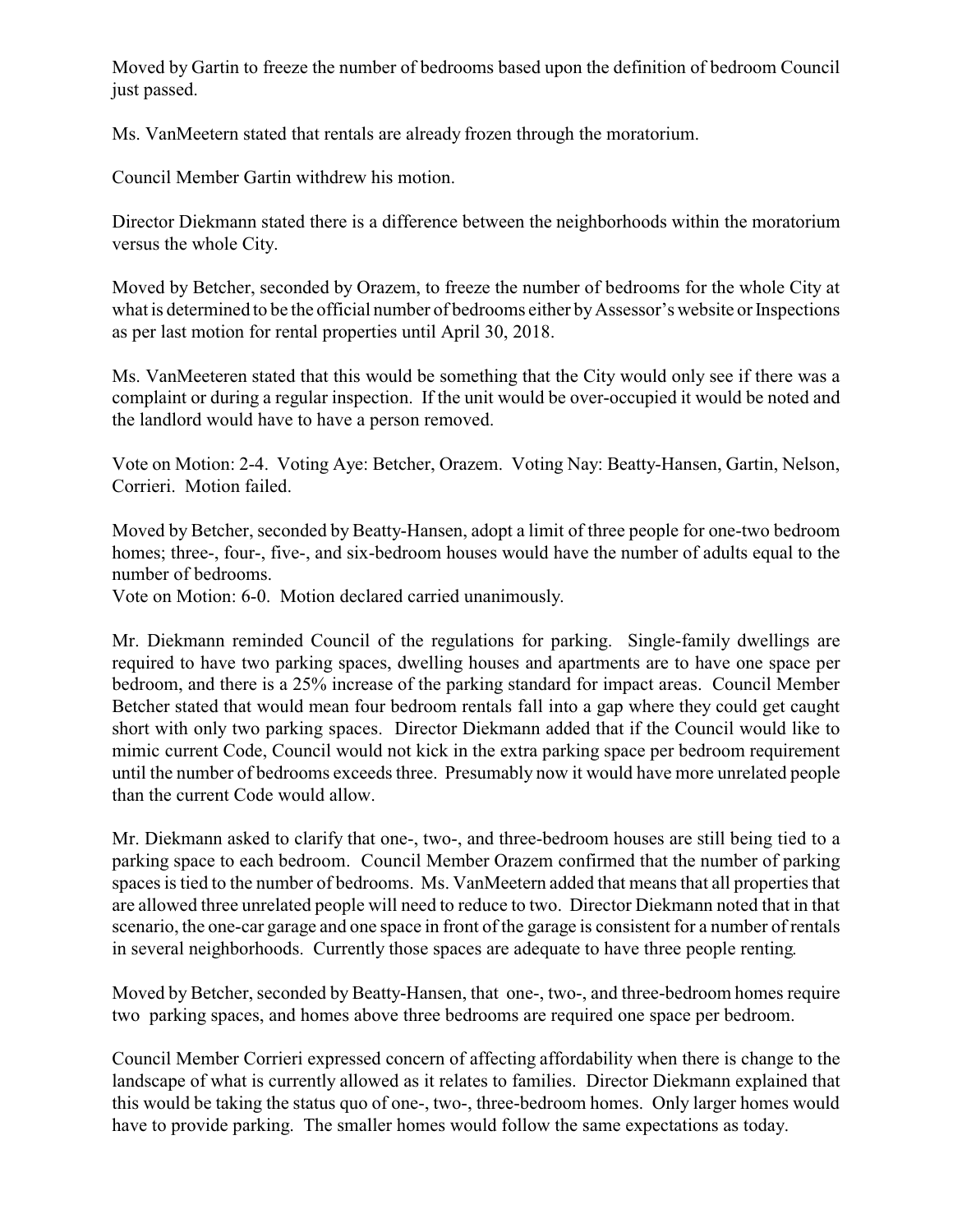Vote on Motion: 5-1. Voting Aye: Betcher, Beatty-Hansen, Gartin, Orazem, Corrieri. Voting Nay: Nelson.

Mayor Campbell recessed at 9:00 p.m. and reconvened at 9:14 p.m.

**DOWNTOWN DEVELOPMENT ISSUES:** Planning and Housing Director Kelly Diekmann provided background on some issues that are related to the Downtown Development such as parking, storm water regulations and community space are issues for the downtown area.

Director Diekmann stated that Downtown parking standards are a balance of moderate parking requirements for new development within an urban environment. Staff believes that the current one space per unit requirement is reasonable and most market rate, non-student developments are likely to provide at least .5 to one parking space per unit. If any modifications were to be proposed it would be for a ratio for the Lincoln Corridor area based upon a one space per two bedroom unit standard and a lower requirement for one bedroom units. The City does have buildings that can't add additional apartments upstairs because there is not on site parking. The City does allow for remote parking, but the space needs to be within 300 feet or one block and permanently available for that apartment. The Rental Code states to register a unit as a rental there must be permanent parking. In the past the City has not provided the flexibility with having a monthly permit, because that can be taken away at anytime. Staff would advocate reducing the requirement only for smaller projects and apartment sizes to ensure student housing is not over incentivized for the area with relaxed development regulations. Larger projects should still require putting in parking.

Council Member Betcher inquired about the possibility of increasing the distance from an apartment for remote parking. Mr. Diekmann stated the distance could be increased, but anything more than 500 feet would not serve a purpose, it would be as if there were not a parking requirement.

Director Diekmann stated that a decision needs to be made concerning a community space in the Downtown area. Staff focused on the public space as a plaza. CityCouncil direction will be needed to finalize a concept for a plaza, regarding the size; location of space; purpose and features of space; and budget for improvements. Think of the space as an amenity to the community. A place that could have multi-purpose all through the year. Mr. Diekmann added that he likes to use kinetic or moving sculptures, something to get visitors attention. The use of water can be attractive and engaging but also more costly. Destination for street activity could be the use of public art or a labyrinth idea that would get people to interact. Director Diekmann feels it should be family oriented and at street level.

Staff would recommend a smaller dailyactivitybased plaza since there is alreadythe Bandshell Park. Further evaluation will be needed to describe specifics for the features, size, costs, and public input.

Public Works Engineer TracyWarner presented the stated the current post construction storm water management treatment standards is to treat the first inch and a quarter rain, the treatment of water from parked cars, oils dripping, and hydro carbons to get out of the streams. Water quality is flood control and reducing flows. The following are options for dealing with the handling of storm water for redevelopment projects in the Downtown.

Option 1: Meet the current standards. If this option is selected, no further action is needed by City Council and the current Ordinance requirements would be applied. It is possible to provide water quality and quantity through underground or upstream storage.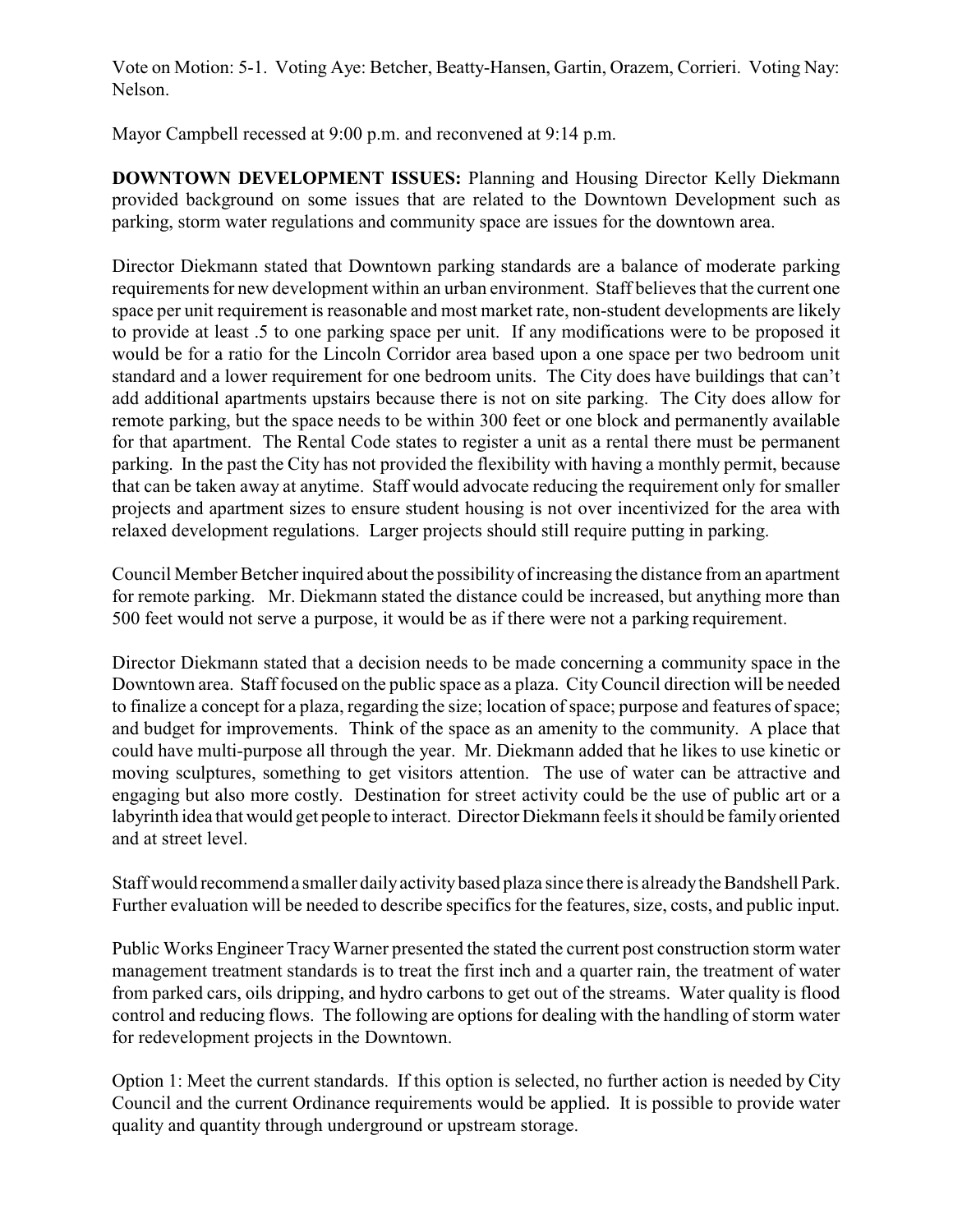Option 2: Exempt redevelopment projects in Downtown from meeting current standards. If this option were to be selected the Post Construction Stormwater Management Ordinance should be amended to exempt the Downtown area from the requirements of the Ordinance. This is hard to support because of the significant community flooding and the negative capacityimpact there would be on storm sewer infrastructure downstream of the development.

Option 3: Develop specific criteria for Downtown District and/or re-development projects. Staff would need to collaborate with the development community to come up with specific design criteria for the Downtown District that would both provide public health, safety, and welfare and establish an agreeable arrangement with the Developers. If this option is selected, staff would come back to City Council with recommendations for Ordinance amendments based on the collaboration of Staff with the Development Community.

Option 4: Offer the developer an option to provide a fee in-lieu of meeting the stormwater requirements on site. This approach would require the construction of a regional stormwater management area with the developers contributing a fee towards this facility when a Downtown redevelopment project is undertaken. This option would most likely result in a City-owned Stormwater Management facility requiring ongoing maintenance rather than typical privately owned facilities.

Option 4A: Require that water quality controls be on-site and allow for off-site water quantity/flood control. This option would allow for the larger water storage areas to be off-site and would encourage some reduction of on-site volume.

Option 4B: Allow for both water quantity and quality controls to be off-site. This option would remove all stormwater management from the development site and not encourage the use low impact development practices and runoff minimization.

**STORY COUNTY'S REQUEST FOR JOINT HOUSING STUDY:** Housing Coordinator Vanessa Baker-Latimer stated that the Story CountyBoard of Supervisors had requested the City to consider partnering in a new housing study for Ames/Story utilizing the same approach followed in a joint study in the 1990's. This study was done to identify housing needs throughout the county which enabled Ames/Story jurisdictions to apply and receive grant funds from the Iowa Department of Economic Development based upon the needs identified. At that time a 25 member task force was created to complete the study. The study included a survey of housing preferences, a visual assessment of housing conditions, and demographic data. The cost of the study was shared between the City and County. Supervisor Lauris Olson suggested doing that again.

Ms. Baker-Latimer added that the City has two housing and demographic informational reports planned for 2018. Those reports will include a demographic assessment and growth projections for the upcoming new Comprehensive Plan and a federally mandated Affirmatively Furthering Fair Housing study for the fall of 2018. The study that is required by HUD is for continuation of the City's CDBG funds will include the county, because housing does not stop at the borders. The City does not feel there are enough resources to do this, but would be able to share its findings with the County and they could be incorporated into an overall study, if desired by the County. This would also include public feedback County wide.

Lauris Olson, Story County Supervisor, provided some background on the request for the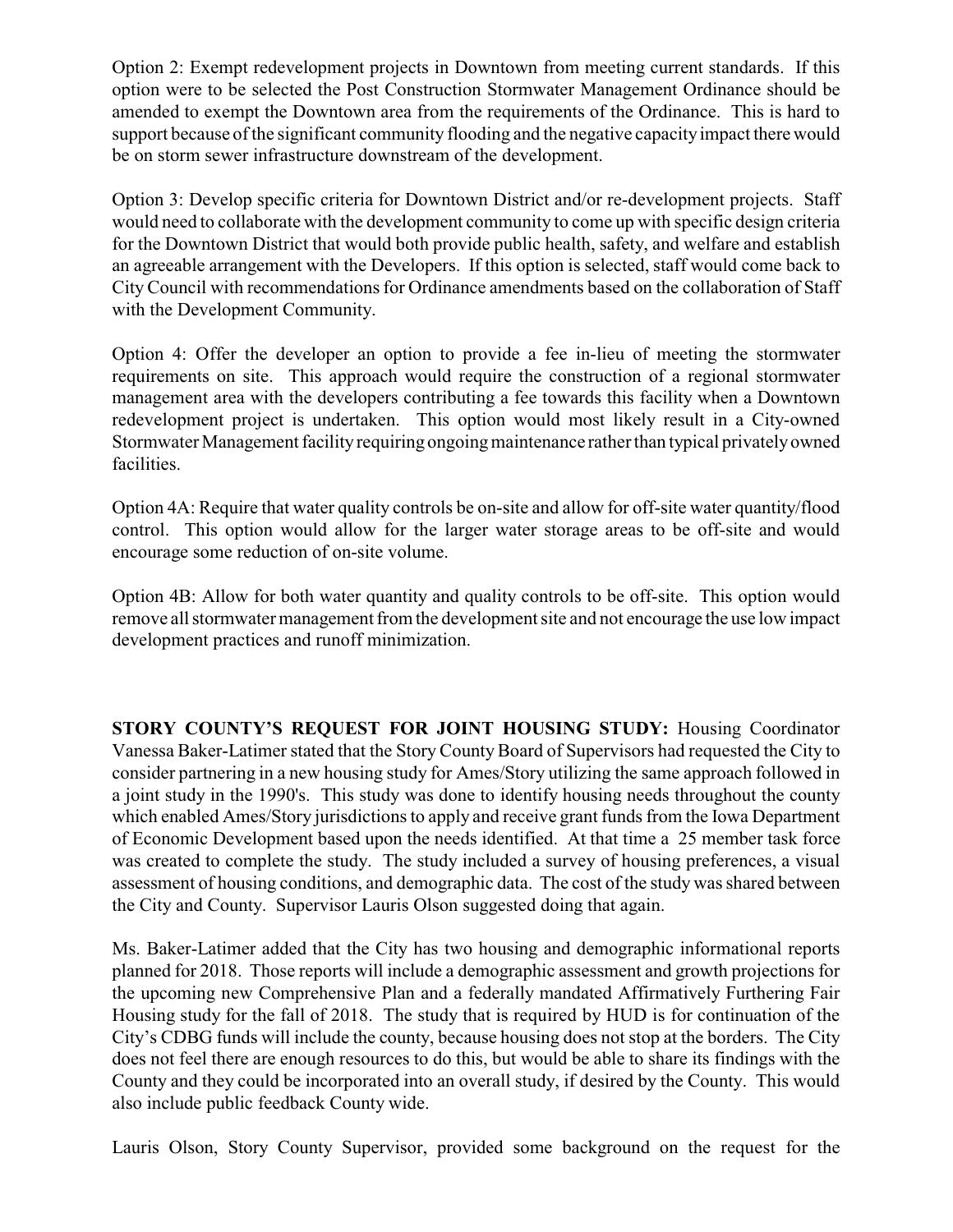participation of the City in this study. Some surrounding areas within the county are experiencing housing challenges. Ms. Olson stated the county is very determined to have the assessment done. She is comfortable talking with others within the county and asking them to take the lead on the RFP and getting a smaller task force. Story County would like the City to take part, but willing to take the lead. The City could appoint a person to the task force and a citizen, the County would select the other eight. The County staff would be doing the work. A designated liaison from the Planning department would communicate with the County staff. The County will need the City of Ames data and would ask for a small amount of help with the cost.

Council Member Gartin asked the purpose of the study. Ms. Olson stated that the purpose is to identify the housing stock that is available now. This will help the smaller communities plan, additional finances will be utilized in the smaller towns. This document will be a backup or part of an application for some of the programs.

Mayor Campbell stated that Ms. Baker-Latimer would be able to share any and all data that is useful to the County.

Council Member Orazem inquired if the study includes transit. Ms. Olson stated that the task force would be able to determine the types of data that would be researched. Mayor Campbell did not feel that it was possible to appoint a liaison at this time. Council Member Gartin suggested Ms. Olson talk with the other supervisors to see if there was a smaller amount the City could assist with since the City will share the data collected in the City studies.

**DEPOT DEVELOPMENT AGREEMENT:** City Attorney Mark Lambert stated the difference in packet is a minor wording change, the words "or exit" were taken out.

Moved by Gartin, seconded by Betcher, to adopt RESOLUTION NO. 17-664 to approve the Depot Development Agreement with Merry Bee Properties, LLC, regarding parking. Roll Call Vote: 6-0. Motion/Resolutions declared approved/adopted unanimously, signed by the Mayor, and hereby made a portion of these Minutes.

## **INITIATEANAMES URBAN FRINGE PLAN MAPAMENDMENTFORTIMBERCREEK**

**ACRES:** Planning Director Kelly Diekmann clarified the motion to be to authorize the applicant, rather than staff, to initiate an Ames Urban Fringe Plan Map Amendment for Timber Creek Acres.

Moved by Beatty-Hansen, seconded by Gartin, to authorize the applicant to initiate an Ames Urban Fringe Plan Map Amendment for Timber Creek Acres. Vote on Motion: 6-0. Motion carried unanimously.

**AGREEMENT WITH UNITED WAY OFSTORY COUNTY, INC., TO MANAGE HUMAN SERVICES CAPITAL IMPROVEMENTS PROGRAM:** Assistant City Manager Brian Phillips reminded the City Council of the previous meeting when Council had directed staff to prepare an agreement that outlines terms of the program for an initial \$250,000.

The key points to the agreement are as follows:

- 1. UWSC will receive \$250,000 from the City of Ames to be used for the program.
- 2. Funds may only be used for new construction or renovation work on primary or secondary buildings.
- 3. Fund recipients must provide matching funds of at least 50% of the total project cost. Matching funds must be in cash; in-kind contributions will not be acceptable as a match.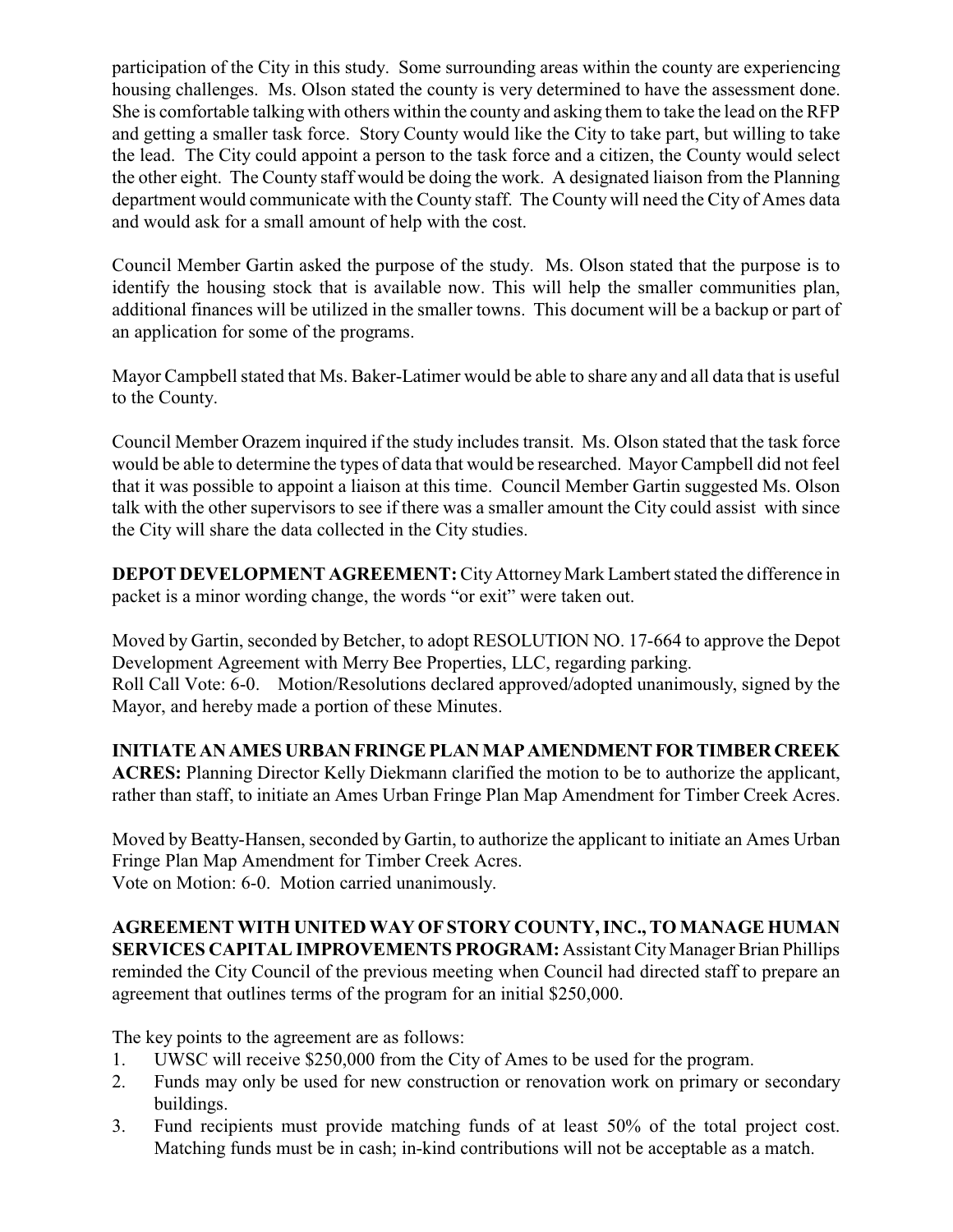- 4. Grant awards will be a minimum of \$7,500 and a maximum of \$100,000for each individual project.
- 5. Only agencies that have been accepted into the ASSET process as of the time of the award will be eligible to receive funding.
- 6. Requests will be prioritized on the basis of the current City of Ames ASSET priorities.
- 7. UWSC may determine the application process, required submittals, and grant agreements, and will make awards to agencies it determines best meet the requirements of the program.
- 8. UWSC will incorporate a paragraph into the grant agreement with recipients requiring repayment of grant funds if, within five years of the completion of the improvements, the recipient sells, transfers, leases, or sub-leases the improved property, or ceases occupancy of the property for reason other than the property becoming uninhabitable due to disaster, or if the recipient defaults on any of the grant terms or conditions. The repaymet will be based on a graduated scale, with 100% of the grant being repaid if in the first year, 80% being repaid if in the second year, and so forth until 20% is required to be repaid in the fifth year. The grantee is not obligated to repay any funds after the fifth year. Any repaid funds will be returned to the City, not to UWSC.
- 9. UWSC agrees to disburse the funds received no later than June 30, 2018. Funds not disbursed by this date are to be returned to the City.
- 10. The agreement requires UWSC to document to whom the funds were disbursed. UWSC must keep any documents related to the grant program for a period of fine years, which are to be made available for review at the City's request.

Council Member Gartin commented that he was concerned about the recapture period and making it consistent. Assistant City Manager Brian Phillips responded that the challenge is that the agreement is with United Way, if the City has a recapture period of 20 years, that would create a partnership for 20 years. The agencies have an obligation to repay the funds based on a schedule to United Way, which in turn repays the City. The City also has an ongoing operational agreement with most ASSET agencies. If they fail to satisfy how the City would like this to go, the City could curtail how much funding would be available to them. Council Member Corrieri stated 20 years is a long time for the amount dolled out. She also noted the CDBG funds under \$100,000 the recapture would be five to ten years.

Moved by Gartin to amend the contract to provide a ten year recapture period with scheduled percentages to be based on and spread out over ten years. No second

Moved by Orazem, seconded by Betcher, to adopt RESOLUTION NO. 17-665 to approve the Agreement with United Way of Story County, Inc., to manage Human Services Capital Improvements Program.

Roll Call Vote: 6-0. Motion/Resolutions declared approved/adopted unanimously, signed by the Mayor, and hereby made a portion of these Minutes.

**#ALWAYS AMES CAMPAIGN:** Moved to the agenda for the November 28, 2017 City Council Meeting.

**MUNICIPAL POOL AIR QUALITY:** Mayor Campbell stated that Parks and Recreation Director Keith Abraham did an excellent job in the staff report concerning the municipal pool. She also clarified that the school and leadership at the school are in charge of making the maintenance decisions on the municipal pool. Parks and Recreation Director Keith Abraham reiterated that according to the agreement with the school they are in charge of maintenance.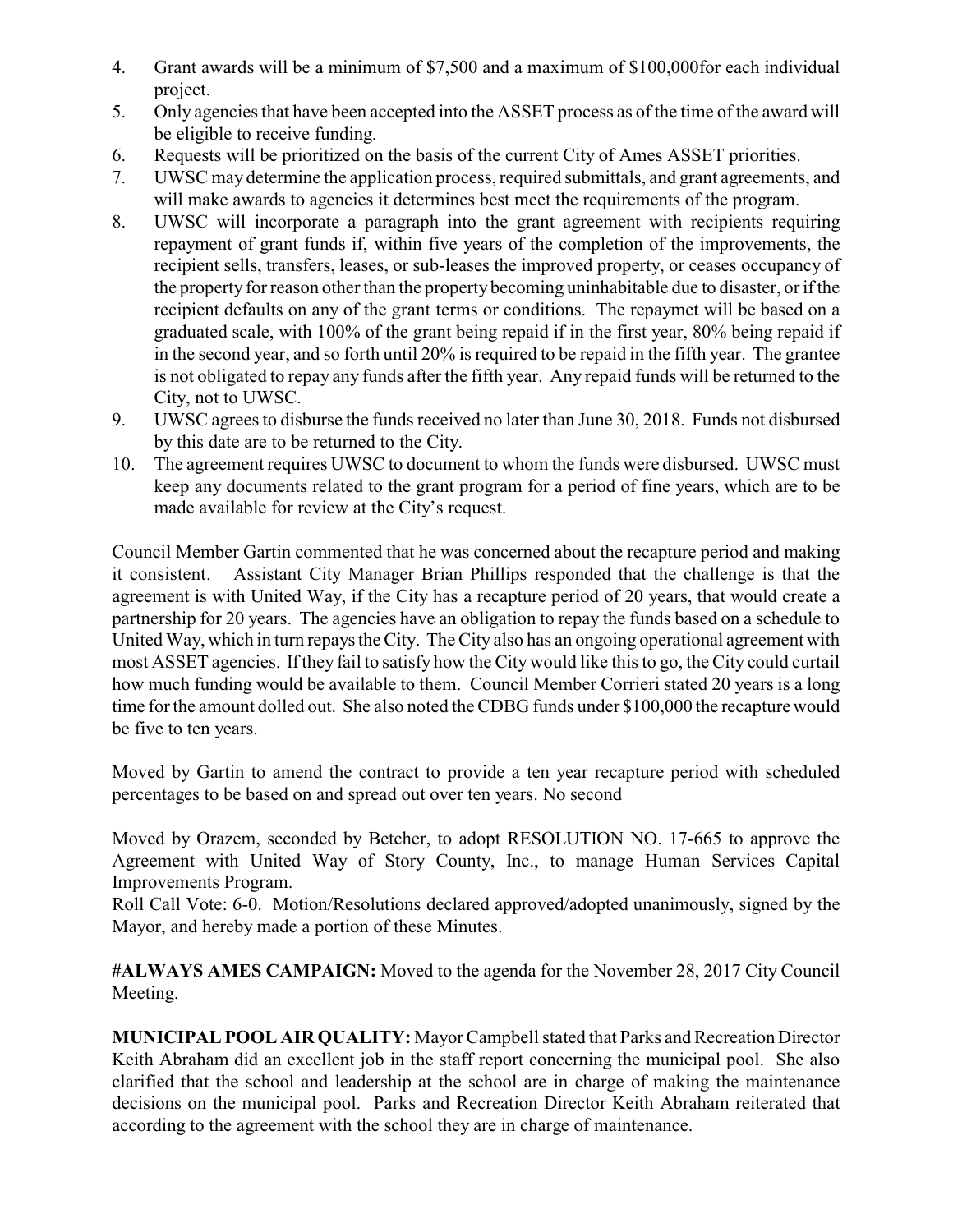**SOUTH GRAND AVENUE EXTENSION ICAAP GRANT APPLICATION:** Municipal Engineer Tracy Warner provided background on the grants through the Iowa Clean Air Attainment Program. This grant is to help fund transportation projects and programs that result in attaining or maintaining the national ambient air quality standards. The AAMPO Transportation Policy Committee voted to certify that this project conforms to the ICAAP programs. IDOT requested a resolution from the City Council to commit to provide local funds and maintain it.

Moved by Nelson, seconded by Gartin, to adopt RESOLUTION NO. 17-660 approving the City commitments for South Grand Avenue Extension ICAAP Grant Application.

Roll Call Vote: 6-0. Motion/Resolutions declared approved/adopted unanimously, signed by the Mayor, and hereby made a portion of these Minutes.

**HEARING ON ZONING TEXT AMENDMENT TO ALLOW DOG GROOMING AS PERMITTED USE IN VILLAGE ZONING DISTRICT:** Mayor Campbell opened the public hearing. She closed the hearing after there was no one wishing to speak.

Moved by Corrieri, seconded by Nelson, to continue hearing on zoning text amendment to allow dog grooming as permitted use in Village Zoning District to November 28, 2017. Roll Call Vote: 6-0. Motion carried unanimously.

#### **HEARING ON ZONING TEXT AMENDMENT TO REVISE SITE LANDSCAPE STANDARDSRELATINGTOADMINISTRATIVESTANDARDSANDOTHERGENERAL LANDSCAPE STANDARDS:** Mayor Campbell opened the public hearing.

Director Diekmann clarified that Council would like it captured with a site that already exists and doing incremental changes and have mandatory obligations to come into compliance. If a person adds something to a site that is the scope of the area that you are to work with, you don't have to relandscape other parts of your site that are not affected by the project. Language in article three addresses this about nonconformities, administering landscape codes and inspections process.

Council Member Gartin stated that Council had received an email from a developer concerning the timeliness on getting this material. Mr. Gartin asked if there had been feedback from the Development Community. Director Diekmann stated that were extensive number of workshops in the Spring and declared the intent on where this topic was going, but tabled the topic when the whole ordinance was adopted with the new regulations. In September when the staff report was ready the same email was sent out to the workgroup stating moving ahead with the admin regulations on the Council agenda for September. This action was done again this past Thursday for this meeting. No input was given from either one of these notices.

Josh Shields, 4112 Toronto Street, Ames, stated that once he was able to read through the material it was inline with what had been discussed earlier.

Mayor Campbell closed the hearing due to no one else wishing to speak on the matter.

Moved by Betcher, seconded by Beatty-Hansen, to pass on first reading of ordinance on the Zoning Text Amendment to revise site landscape standards relating to administrative standards and other general landscape standards.

Roll Call Vote: 6-0. Motion carried unanimously.

**HEARING ON 2017/18 CDBG PUBLIC INFRASTRUCTURE IMPROVEMENTS PROGRAM (321 STATE AVENUE):** Mayor Campbell opened the public hearing.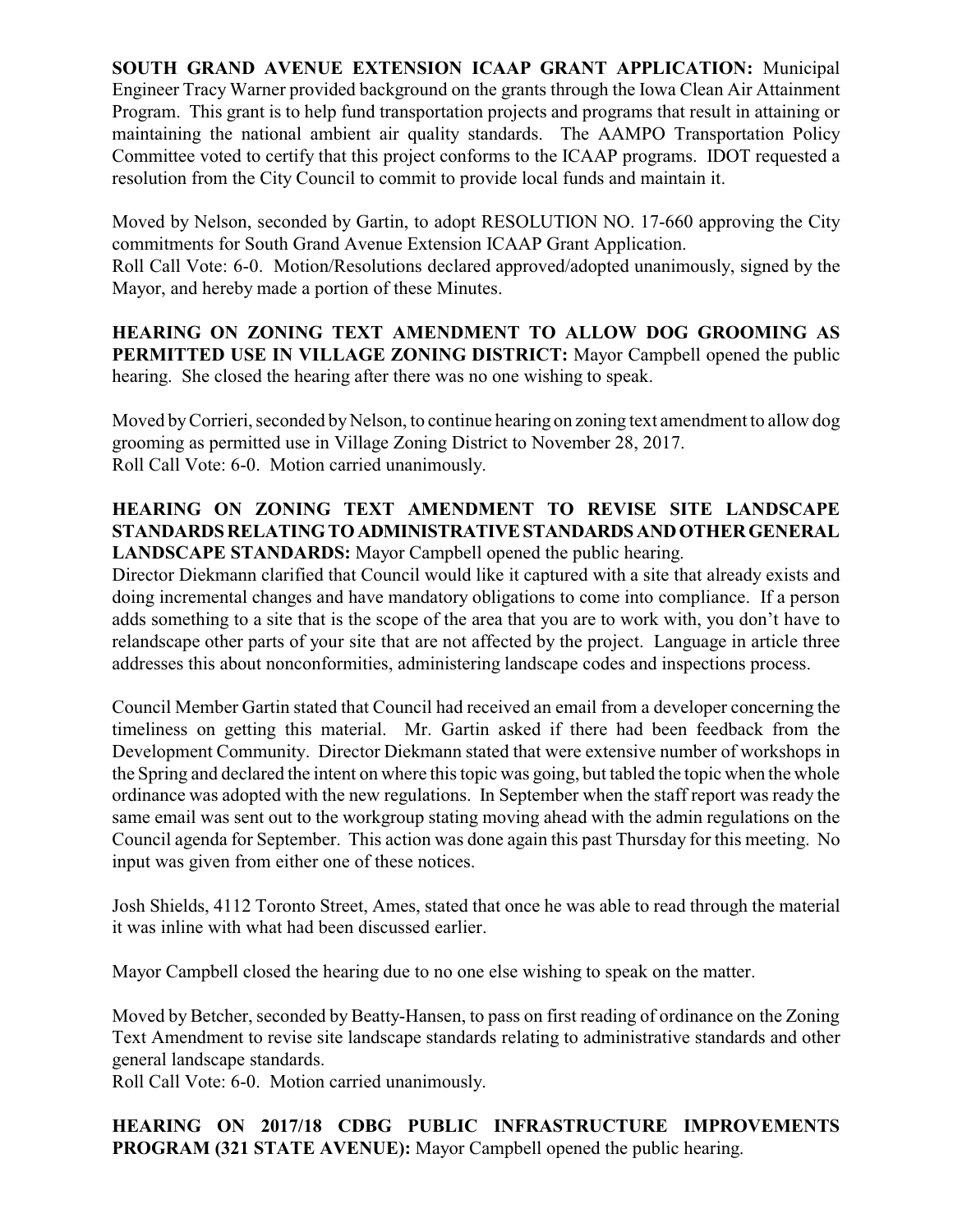Housing Coordinator Vanessa Baker-Latimer reminded the Council that in the RFP the max budget was to be \$550,000. November 2, 2017, the project went out for bids. All bids came back at over \$1,000,000. Staff has to evaluate the bids to try to find out where the gap in cost might come from.

Director Diekmann added that the project is a basic layout, expanding Tripp Street all the way through, adding houses on State, Tripp, and Wilmoth and a few homes off a new cul-de-sac. Design savings are unlikely to be found. A decrease in cost may come from finding a way to build less infrastructure. Staff is asking for two to four weeks to come back with options on where to find more funds.

Council Member Corrieri asked if there would come a point when this affordable housing project is not affordable. Director Diekmann responded that is a question the Council would have to decide the amount of subsidy that is to be given. There is not a set amount of subsidy that is put out as a standard. This is a community based decision on what the value is to the City. Council Member Gartin does not believe this is good stewardship of tax payers money.

Council Member Betcher inquired about possible compliance issues. Ms. Baker-Latimer responded that a certain amount has to be spent by April of 2018, to not jeopardize future money.

Mayor Campbell closed the hearing due to no one else wishing to speak on the matter.

Moved by Betcher, seconded by Gartin, to accept the report of Bids on the 2017/18 CDBG Public Infrastructure Improvements Program (321 State Avenue). Roll Call Vote: 6-0. Motion carried unanimously.

**ORDINANCE REVISION TO CHAPTER 28, UTILITIES, DIVISIONS I AND II:** Moved by Orazem, seconded by Betcher, to amend Section 28.307 of Ordinance to reference version of the *Code of Federal Regulations*, Chapter 1, Park 403, dated October 22, 2015. Roll Call Vote: 6-0. Motion declared carried unanimously.

**ORDINANCE REVISING PORTIONS OF CHAPTER 28 RELATED TO DIVISION II WATER SERVICE AND DIVISION III SEWERS, AS AMENDED:** Moved by Betcher, seconded by Nelson, to pass on second reading of Ordinance revising portions of Chapter 28 related to Division II Water Service and Division III Sewers, as amended. Roll Call Vote: 6-0. Motion declared carried unanimously.

# **ORDINANCE APPROVING CHANGES TO APPENDIX N RELATING TO UTILITY**

**RATES:** Moved byOrazem, seconded byCorreiri, to pass on second reading of ordinance approving changes to Appendix N relating to utility rates.

Roll Call Vote: 6-0. Motion declared carried unanimously.

## **COUNCIL COMMENTS:**

Moved by Gartin, seconded by Corrieri, to refer to staff a letter from Hunziker Youth Complex. Roll Call Vote: 6-0. Motion declared carried unanimously.

Moved by Orazem, seconded byCorrieri, to authorize Hunziker to start the process to pursue a rural subdivision.

Roll Call Vote: 6-0. Motion declared carried unanimously.